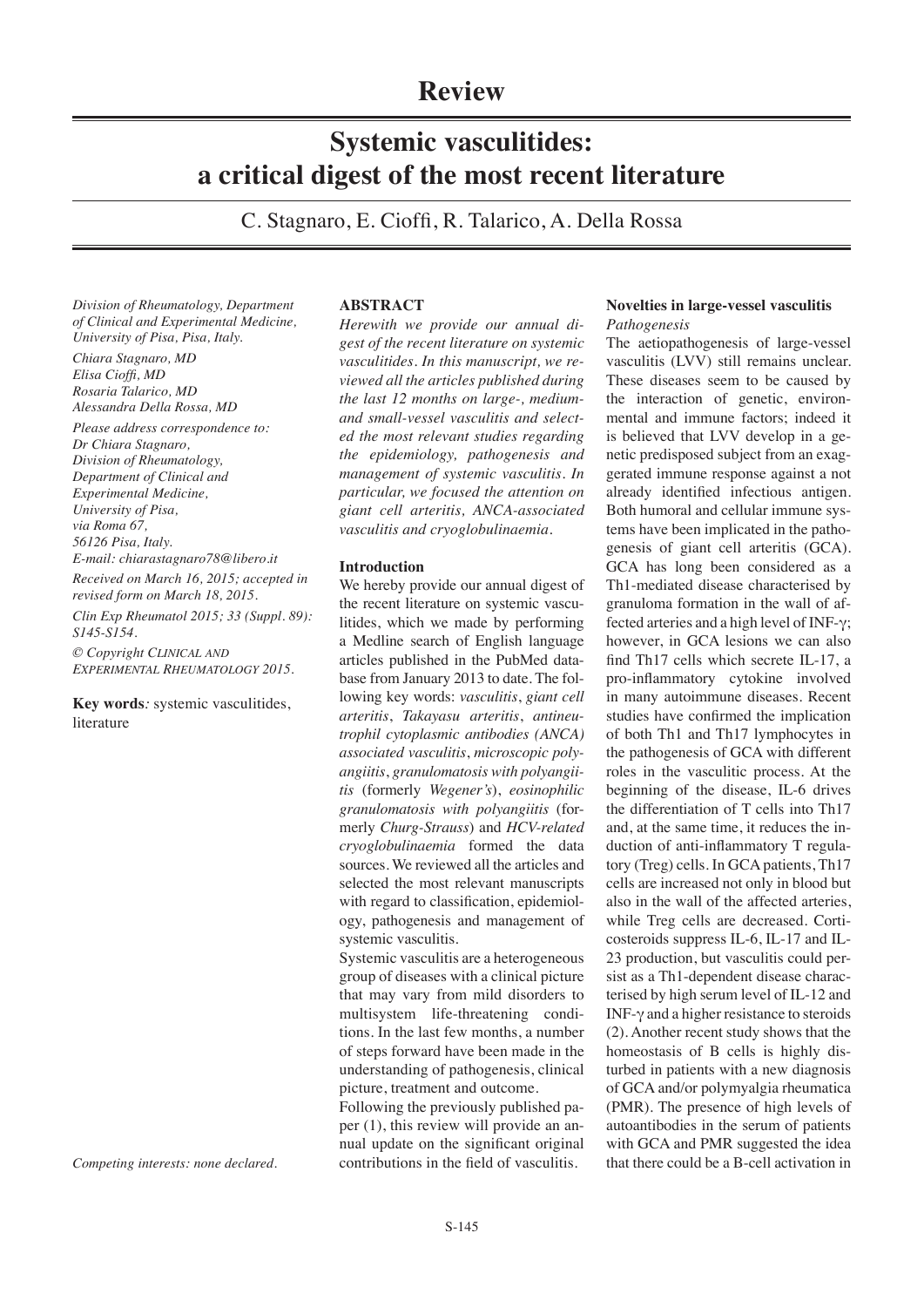these patients. The number of B cells is decreased during active disease and in particular it seems that effector B cells (Beff) are redistributed in a still unidentified site during the active disease and return to normal values during steroid induced remission. B cells in GCA and PMR produce not only autoantibodies, but also cytokines such as IL-6 contributing to the development of Th17 cells which have a pathogenetic role in GCA and PMR. Since B cells seem to take part in the development of GCA, it would be very interesting to understand whether B-cell depletion therapy could be useful in controlling disease activity (3). In the last years, many researchers have focused on the study of the genetic background in GCA, and several genes involved in the genetic predisposition to this vasculitis have been identified. Assuming that Th17 cells have a crucial role in the inflammatory process at the basis of GCA, Marquez *et al*. tried to understand if polymorphisms at IL-17A gene could confer the risk of developing GCA. They analysed five singlenucleotide polymorphisms (SNPs) and showed that 3 of these (rs4711998, rs2275913, rs7747909) were linked with GCA development. Rs2275913 is the SNP most strongly associated with GCA; it is located in the IL-17 promoter and causes an increase in IL-17 secretion (4). IL-33 is another cytokine that has been recently demonstrated to have a pathogenetic role in GCA. Márquez *et al.* investigated whether the genetic variant of IL-33 gene is involved in GCA genetic predisposition. They analysed four European cohorts of GCA patients (1363 patients) and showed that IL-33 rs7025417 polymorphism could be considered as a genetic risk factor for GCA (5). Finally, since GCA is more frequent in females, Márquez *et al.* supposed that genes located on the X chromosome could have a role in GCA predisposition. They studied the genetic variant of IRAK1 e MECP2 which are two genes strongly associated with several autoimmune diseases such as primary Sjögren's syndrome, systemic lupus erythematosus, systemic sclerosis and rheumatoid arthritis. They analysed 627 female biopsy-proven GCA, but no association emerged between any

### **REVIEW Systemic vasculitides: a critical digest of the most recent literature / C. Stagnaro et al.**

IRAK1 and MECP2 genetic variants and GCA (6). As described for GCA, Th1 and Th17 cells seem to have a pathogenetic role also in Takayasu arteritis (TAK). Th1 and Th17 responses are involved in the development of inflammatory processes underlying TAK and are strictly correlated with disease activity. Contrary to what happens in GCA, in TAK glucocorticoids suppress Th1 cytokine production leaving the Th17 ones unchanged (7).

### *Clinical aspects and diagnosis*

The similarities between GCA and TAK might be much more numerous than it was thought in the past. The use of fluorodeoxy-glucose positron emission tomography (FDG-PET) in the evaluation of patients with LVV has not only demonstrated that large vessels are involved in GCA more frequently than it was reported in literature with a particular predilection for the aorta and subclavian arteries, but also revealed a high rate of large-vessel involvement typical of TAK in patients above the age of 50 presenting a clinical picture of GCA. Therefore, it could be supposed that GCA and TAK might be a part of the spectrum of the same disease. Moreover, these data suggest the necessity of a revision of the current classification criteria for GCA and TAK, according to which they are classified as two distinct diseases on the basis of differences in age, signs, symptoms and vascular involvement (8). The need for new classification or diagnostic criteria for GCA is also underlined in a recent study by Muratore *et al.* that compares the features of patients with large-vessel GCA (LV-GCA) with those of patients with classic cranial symptoms of GCA (C-GCA). LV-GCA has a predilection for the proximal branches of the aorta such as the subclavian, axillary and proximal brachial arteries. Patients with LV-GCA seem to be younger at diagnosis than those with C-GCA, they less frequently complain of typical cranial and visual symptoms and present unspecific and subtle onset symptoms, including symptoms of vascular insufficiency, with a consequent delay in diagnosis. Furthermore, in LV-GCA the temporal artery biopsy

(TAB) is often negative and a vascular imaging technique is required to confirm the diagnosis. These patients need a higher cumulative dose of glucocorticoids, more immunosuppressive therapy and they also have more disease relapses and a higher prevalence of aortic aneurysm in comparison with those with C-GCA. GCA thus appears as a disease with a great variety of clinical manifestations; indeed these patients could present typical cranial symptoms associated with a positive TAB or less specific clinical manifestations, because of a predominant largevessel involvement, but they could also manifest both clinical features. Moreover, this study underlined that the 1990 ACR classification criteria for GCA are inadequate to identify the subset of patients with LV-GCA; in these cases the help of a vascular imaging technique, and in particular FDG-PET, is essential for a correct diagnosis. It is undeniable that new classification criteria, including imaging findings, should be developed in order to be able to recognise all variants of GCA (9). Another important aspect of LVV is the correct classification of isolated aortitis, defined as an isolated increased FDG-PET uptake of the aorta associated with constitutional symptoms or occurring in absence of specific clinical manifestations. We routinely consider these patients as affected by GCA or TAK on the basis of the age of disease onset, but it is not already clear if isolated aortitis should be considered as a part of GCA or TAK or as a completely different disease. Talarico *et al*. have recently reviewed the data of all patients seen in two Italian Rheumatology unit in the last two decades with a suspicion of GCA and compared epidemiological and clinical data of patients with isolated aortitis with those of patients affected by typical GCA. They observed many statistical significant differences: patients with isolated aortitis are younger than GCA patients (62 *vs*. 78.4), they are more frequently male and none of them presented typical GCA symptoms. This study shows that patients with isolated aortitis have different clinical and epidemiologic features in comparison with patients with GCA, but further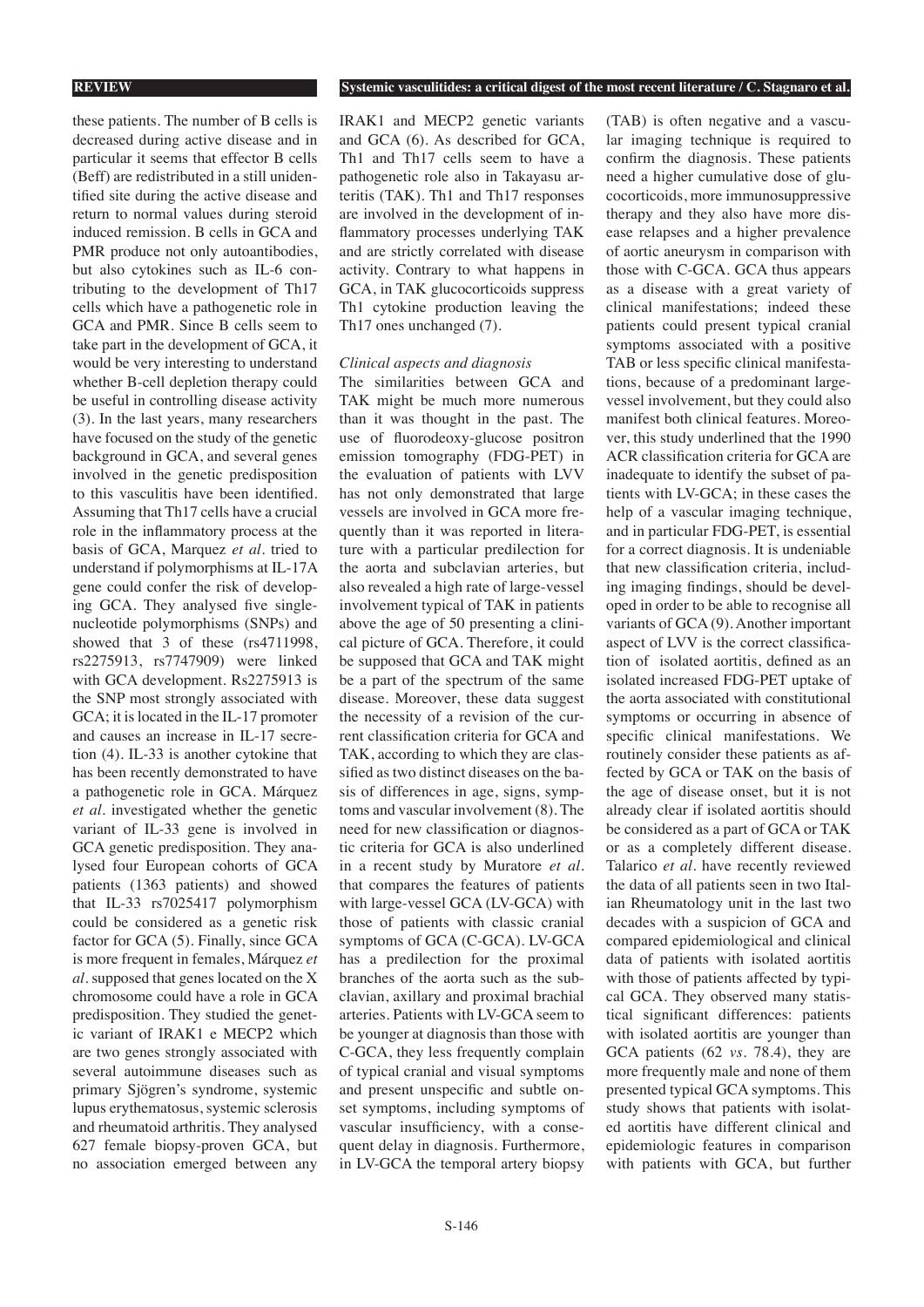studies are necessary to understand if isolated aortitis should be still considered as a variant of GCA or TAK or if it should be classified as a different disease (10). The gold standard test for the diagnosis of GCA still remains TAB, even though a negative TAB does not exclude the diagnosis of GCA, as it has been evaluated that 13–44% of GCA patients have a negative TAB. Several factors could negatively influence the result of TAB, such as the typical segmental inflammatory involvement of the temporal artery (skip lesions), the length of the biopsy specimen and the duration of pre-treatment with corticosteroids. TAB is usually performed on the most symptomatic side, but, according to the literature, both unilateral and bilateral TAB could be performed. To date, some research has been done to establish the usefulness of bilateral TAB, but the results are still conflicting. However, in a recent study, the rate of discordant biopsy results in 250 suspected GCA patients who underwent initial bilateral TAB has been investigated. 62 patients had GCA diagnosis confirmed by the biopsy; the rate of discordant biopsy was 4.4%, with 11 unilaterally positive biopsies. From these results, initial bilateral temporal biopsies seem to be able to improve the diagnostic certainty of GCA, although the diagnostic advantage of this choice should be weighed against the time of surgical procedure and discomfort of the patient, the potential higher risk of complications and eventually the cost-effectiveness of the procedure; at present, initial bilateral biopsy is not a procedure to be recommended for routine clinical practice (11). In the last few years, ultrasound has gained growing attention in the diagnosis of LVV. This imaging technique can be helpful in the evaluation of both temporal arteries and large vessels such as axillary, subclavian and common carotid arteries. Ultrasound evaluation of temporal arteries of GCA patients shows a hypoechoic, not compressible halo ("halo sign") due to the oedema of the inflamed arterial wall while the ultrasound evaluation of large vessels affected by LVV (both GCA and TAK) shows an arterial wall thickening higher than 1 mm. Moreover, ultrasound could be used to detect LVV long-term complications such as arterial stenosis and aneurisms (12). Since the halo sign is considered a high specific sign for GCA, in a recent study Germanò *et al.* tried to understand if colour duplex sonography-guided TAB (CDS-TAB), performed at the site of halo, might decrease the rate of false-negative TAB results. To this end, they compared CDS-guided TAB with standard TAB in a prospective cohort of 112 patients with suspected GCA. No significant differences were observed in the two groups; they thus concluded that CDSguided TAB does not improve the sensitivity of TAB in the diagnosis of GCA (13). Although TAB is the gold standard for the diagnosis of GCA, the high frequency of false-negative results makes it difficult for clinicians to establish which patients are affected by GCA on a histopathological basis. It is well known that patients with suspected GCA have to be empirically treated with corticosteroids to avoid the possible catastrophic consequences of a delayed treatment, such as blindness and stroke. In fact, as shown by Khoi *et al.,* in the case of a suspected GCA, the physician has to make the treatment decision on the basis of the patient's clinical features, and the steroid treatment, that had been previously started because of the clinical suspicion of GCA, should never be changed in the presence of a negative TAB (14). Several studies confirm the role of

FDG-PET in the diagnosis of LVV. The most largely adopted method to assess the presence and the grade of severity of LVV is the qualitative one which analyses FDG-PET uptake of the vessel wall and then visually compares it with that of a reference structure, such as the liver. FDG-PET detects metabolic changes in the arterial wall, making it possible to diagnose GCA at an early stage; however, the role of FDG-PET in the follow-up of these patients is still not clear (15, 16). Other imaging techniques, such as computed tomography angiography (CTA), magnetic resonance imaging (MRI) and Doppler sonography are instead able to demonstrate the affected vessel anatomi-

cal changes (wall thickening, contrast enhancement, aneurisms and stenosis) which occur when the inflammatory process is well established. Prieto-Gonzalez *et al.* evaluated the effect of glucocorticoid therapy on the CTA findings of LVV in patients with GCA. To this end they repeated a CTA in 35 GCA patients after a year of steroid therapy and they observed that wall thickening was still present in 68% of patients, while contrast enhancement disappeared in 15 out of 16 patients in whom it was demonstrated at the first evaluation. They also observed a decrease in wall thickening and in the number of affected segments and no development of new lesions and/or aortic dilatations in any analysed patients. These data suggest that signs of LVV at CTA improve with steroid treatment; however, further investigations are necessary to explain the clinical significance of persisting wall thickening in these patients, since it could represent a persistent subclinical vascular inflammation, which, in the long term, might lead to relapses, to the development of aneurisms or stenosis, or it could alternatively be the result of fibrosis and vascular remodeling, as suggested by the disappearance of contrast enhancement (17). Siemonsen *et al*. have recently focused their attention on a controversial aspect of GCA: the involvement of intracranial vasculature in the vasculitic process. For this purpose, 28 patients with suspected GCA underwent 3T MRI and a dedicated MR imaging protocol was used to assess the presence of vasculitic changes (intramural contrast enhancement and wall thickening) in intracranial arteries. The involvement of intracranial arteries was observed in at least half of the analysed patients, indicating that the inflammation of intracranial arteries can represent a rare feature of a subset of GCA patients, but the real clinical significance of this observation is not yet fully understood and further studies are required (18).

Many recent studies have been dedicated to the search of a specific biomarker for the assessment of disease activity in TAK; currently, TAK activations are monitored by acute-phase reactants, even though these tests are not always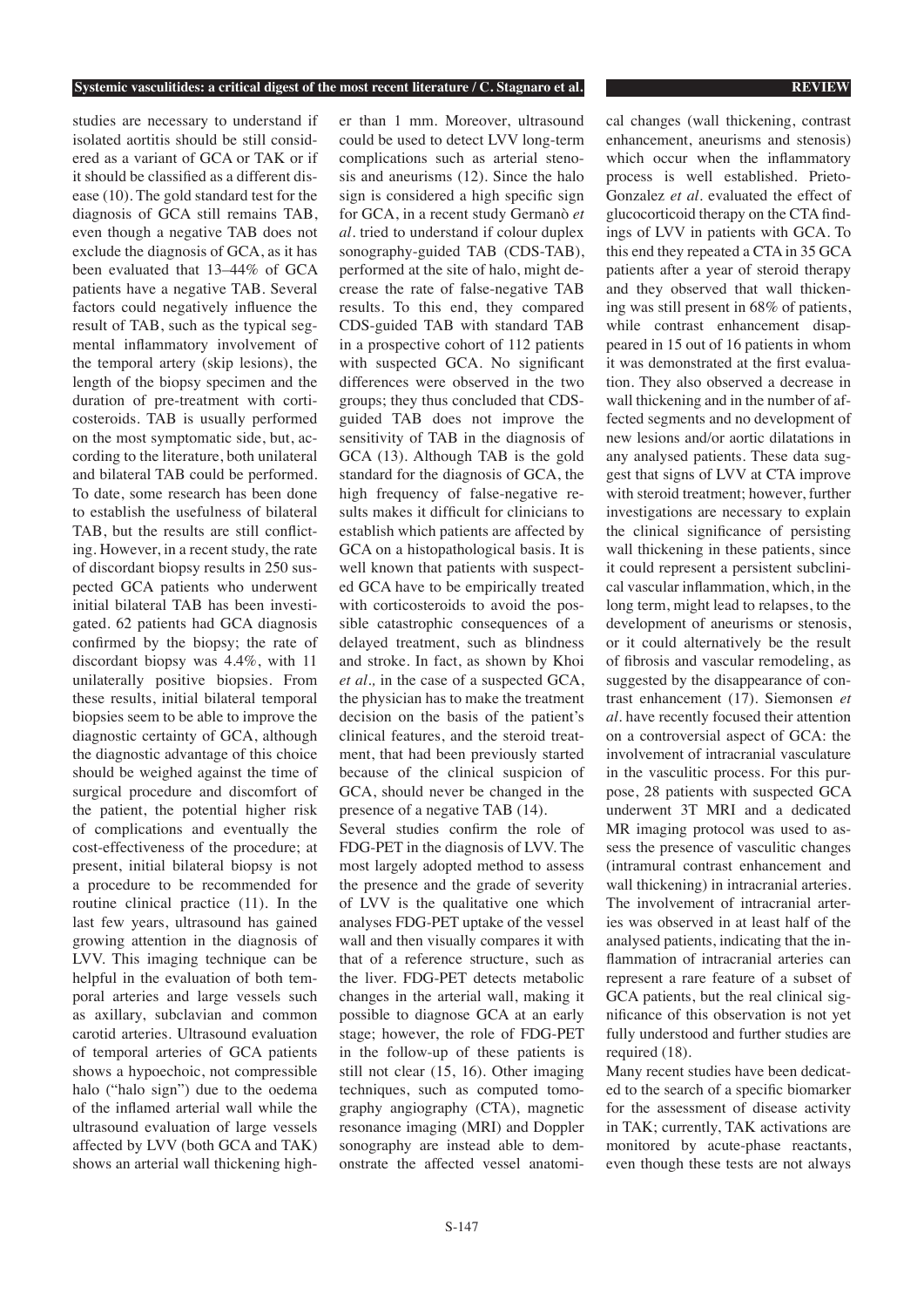precise or reliable indicators of disease activity. Alibaz-Oner *et al.* studied levels of pro-inflammatory cytokines in TAK patients and observed an increase of IL-6, IL-8 and IL-18 in patients with active disease, suggesting that these cytokines might be potential biomarkers for the assessment of TAK activity (19). Liu *et al.* evaluated the possible role of N-terminal pro-brain natriuretic peptide (NT-proBNP) as a biomarker of disease activity, severity and progression. NTproBNP is a well-known marker of cardiovascular diseases, but higher levels have also been detected during inflammatory diseases. NT-proBNP levels could thus increase in TAK because it is an inflammatory condition and because vasculitic lesions might result in an increase of large artery stiffness, and consequently of left ventricular afterload with stimulation of BNP release. In this study, NT-proBNP levels of 68 TAK patients were compared with those of 90 control subjects and resulted higher in patients with active disease and in those with severe disease, compared with patients with mild disease. These data prove that NT-proBNP might be a useful biomarker for the assessment of TAK activity and severity, but further studies are required to confirm these results. (20)

### *Therapy*

Corticosteroids are the cornerstone in the therapy of LVV, but a long-term therapy with glucocorticoids could cause several adverse events. For this reason, a steroid-sparing drug could be introduced in the treatment of patients who experience severe glucocorticoid side effects and in those who need prolonged corticosteroid therapy for relapses of the disease, although there is no strong evidence on the use of immunosuppressant drugs in these diseases. Indeed, a recent meta-analysis shows that the addiction of immunosuppressant to steroids brings no benefit either in terms of efficacy or toxicity in GCA. In particular, this study demonstrates that anti-tumour necrosis factor (TNF)-α agents (infliximab and adalimumab) are not useful to improve the outcome of these patients, and that a low dose of methotrexate (10-15mg/

week) has a modest role in reducing relapses and lowering the cumulative steroid dose (21). Small, uncontrolled studies have shown some efficacy in TAK therapy, and a steroid-sparing effect of methotrexate, azatioprine, mycophenolate mofetil and anti-TNF-α. Youngstein *et al*. have recently analysed a cohort of 98 patients with TAK, looking for a clear evidence of prolonged efficacy of TNF- $\alpha$  antagonists and interleukin-6 receptor (IL6-R) antagonist (tocilizumab) in refractory TAK. They showed that anti-TNF- $\alpha$  drugs could be useful in controlling refractory disease also in long term. Further studies may help us in clarifying which is the best anti-TNF- $\alpha$  for TAK treatment and the optimal duration of the biologic therapy (22). Encouraging data about the efficacy of tocilizumab in the treatment of both GCA and TAK come from several case reports and small case series (23). To confirm the possible therapeutic role of tocilizumab in GCA, a large multicentre, international, randomised, double-blind controlled trial has been designed, named GIACTA; GCA patients could be enrolled in this trial until June 2015. On the basis of the pro-inflammatory properties of angiotensin II (ATII) and of the anti-inflammatory properties of angiotensin-converting enzyme inhibitors (ACEI) and of the ATII receptor blockers (ARB), Alba *et al.* tried to understand if ACEI and ARB could be useful in treatment of GCA. They analysed 187 GCA patients who were divided into three groups: patients treated with ACEI, patients treated with ARB and patients who received neither ACEI nor ARB. The three groups were compared and the treatment with ARB seemed to be associated with lower relapse rate, lower cumulative steroid dose and longer remission. The mechanisms of action of ARB in inflammatory diseases are not fully understood; it has been proved that ATII is able to stimulate the production of IL-1, IL-6 and IL-8 which are pro-inflammatory cytokines involved in GCA pathogenesis. In an experimental animal model it has also been demonstrated that the use of ACEI and ARB suppresses the development of auto-reactive Th1 and Th17 cells, which have a pathogenetic

role in GCA. It is interesting that ARB, but not ACEI, might have a positive effect in the control of GCA; the possible explanation is that in blood vessels the production of ATII is catalysed not only by ACE, but also by other enzymes, demonstrating that ACEI are not able to inhibit ATII completely. This is an observational study on a small number of patients treated disomogeneously with ACEI/ARB; a randomised controlled trial is essential to confirm these data (24).

# **Novelties in ANCA-associated vasculitis**

# *Pathogenesis*

The aetiopathogenesis of ANCA-associated vasculitis (AAV) is not yet clearly known. According to the more unanimous etiopathogenetic model, it seems that people with a genetic predisposition, when exposed to environmental agents, might develop a chronic inflammation of vessel walls through a disregulation of the immune-response (25).

During the last few years, several genome-wide association studies (GWAS) have demonstrated a correlation between specific polymorphisms of candidate genes and a major risk in the development of AAV.

As we outlined in our previous papers (1, 26), a correlation seems to be proved between GPA and HLA-DP, SERPINA-1 (encoding  $\alpha$ 1-antytripsin), PRT3 (encoding proteinase-3, PR3, the main GPA-related autoantigen) and SE-MA6A (semaphorin 6A) genes, while MPA seems to be much more correlated with poymorphisms in HLA-DQ genes. No GWAS have been conducted to date in EGPA, which is the AAV with a less known etiopathogenetic mechanism (27) Many *in vitro* experimental data, animal models and clinical observations, confirm the direct role of ANCA in causing AAV; the pathogenetic role of B cells, T cells and alternative pathway of complement have also been elucidated.

An imbalance in CD4 T cells subsets in peripheral blood of patients with AAV is also confirmed (1). Particularly, the reduction of circulating CD4 T effector memory cells (Tem) during disease activity and their detection in urine analysis of patients with renal disease, sug-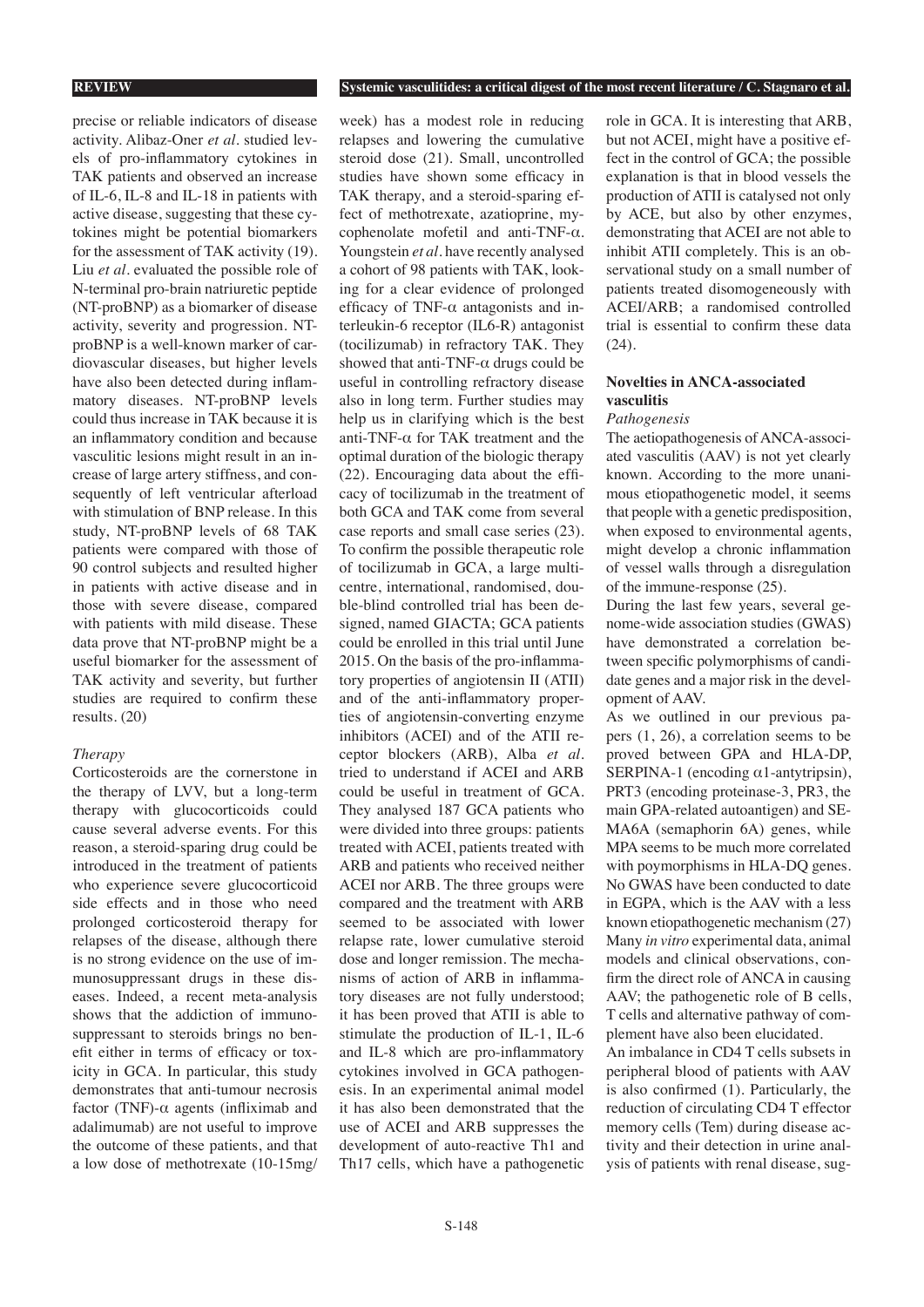gested their role in determining kidney damage and as a potential biomarker of renal disease activity or relapse in AAV. These results justify the new interest in anti-T cells therapies, such as Abatacept, also to improve the renal outcome in AAV (28). According to the concept of target-therapy, Chandy *et al.* also demonstrated in 2003 that CD4 Tem are characterised by high expression of surface Kv1.3 channels, unlike other naive and central memory T cells. In several animal models the selective blockade of these channels ameliorated the disease without compromising the protective immune response to acute infections. In fact, Kv1.3 is required for the expression of pro-inflammatory cytokines and its absence could lead to an increase in the expression of antiinflammatory cytokines such as IL-10. This could be a novelty in terms of new targeted therapies (1). The importance of B cells in the immunopathogenesis of AAV is underscored by animal models that demonstrate the pathogenetic role of ANCA, but also by the effectiveness of Rituximab (a B cell depleting therapy against CD20) in the induction of the remission and in the maintenance therapy (29). Regulatory B cells also play a significant role in maintaining immunological tolerance. Several studies have demonstrated that patients with active AAV express low levels of CD5, a surface molecule that through the B cell receptor (BCR) maintains immunological tolerance.

Lepse *et al.* (30) and Todd *et al.* (31) have recently conducted two independent studies in which they both underlined that CD5 Breg are only numerically diminished in AAV compared to healthy controls, but there are no abnormalities in their function. According to this, Unizony *et al.* conducted another study on 197 AAV patients trying to evaluate the utility of CD5 Breg cells as biomarkers of AAV. Since, all patients came from the RAVE trial (Rituximab for ANCA-associated Vasculitis), the percentage of peripheral CD5 Breg reflected disease activity only in patients treated with Rituximab (and not in patients treated with cyclophosphamide and azathioprine). Moreover, they did not perform intracellular staining for IL-10 and this represented an important limitation of the study. Then, the sole staining for CD5 as a putative surrogate marker for Breg cells did not identify a subgroup of B cells with clear potential for clinical use. Adequate phenotyping of B cells is necessary to evaluate their role as biomarker in AAV (32).

According to the role of Rituximab and the B cells pathway in AAV, a new potential target in such diseases could be BAFF (33-35).

BAFF, also known as BLyS, is a member of the TNF family that plays a crucial role in B-cell development by promoting B-cell survival and transition from the immature to mature B-cell stage. The binding of BAFF to its high affinity receptor activates signalling pathways that lead to the expression of genes essential for B-cell survival. Moreover, BAFF can also augment Th1 responses *in vivo.* While cells of the monocyte/macrophage lineage seem to be the primary source of BAFF production *in vitro*, also neutrophils, under certain stimulatory conditions, can express and release BAFF. According to this, based evidence of increase serum and tissue levels of BAFF in AAV, BAFF seems to be a promising target for the treatment of these diseases (36). In contrast, BAFF as a potential biomarker in AAV appears to be less promising as compared to more traditional markers of the disease. In fact, even if Xin *et al*. demonstrated an elevated BAFF level in patients with anti-MPO AAV, especially in correlation with disease activity, BAFF levels were not related to MPO-ANCA levels (37).

Another important novelty in the aetiopathogenesis of AAV is the formation of neutrophil extracellular traps (NETs) or NETosis. NETs are decondensed chromatin filaments decorated with histones and neutrophil anti-microbial proteins that are normally involved in the capture of various microbes as part of the innate immune defense. Deregulation of the normal formation and degradation of NETs represents a source of intracellular antigens that can contribute to the pathogenesis of several autoimmune diseases such as AAV (38-40). A few years ago, Kain and colleagues

provided evidence that a new type of ANCA autoantibody, anti-LAMP-2 (directed against lysosomial membraneprotein-2) may have a pathogenetic role in AAV. Sha Tang *et al.* (41) conducted a study in which not only did they confirm the role of anti-LAMP-2 antibodies in activating neutrophils to release NETs, but they also demonstrated the capacity of NETs to trigger vasculitis and perpetrate the autoimmune response against neutrophil components. Moreover, since LAPM-2 is critical for autophagy, they also hypothesised that autophagy-related signalling may be involved in anti-LAMP-2 antibodyinduced NETs formation. Therefore, a defective apoptotic cell clearance and consequent excessive NETs formation could be a potential novel mechanism for the induction of inflammation in active AAV (42-43).

Moreover, novel mutations identified in single genes vasculopathies could help in unraveling the pathogenesis of adult onset primary systemic vasculites (44- 45). Gain of function mutation in gene TMEM173, encoding the stimulator of interferon genes (STING), have been identified in vasculopathy with onset in infancy with vascular and pulmonary syndrome (44). Furthermore loss of function mutations in CECR1, encoding adenosine deaminase 2, have been associated with vasculopathies resembling on occasions polyarteritis nodosa (45).

# *Therapy*

Systemic vasculitides are a complex set of heterogeneous conditions whose natural history has been significantly modified by current therapies. Nowadays about 70% of patients with smallvessel vasculitis survive up to 5 years. The therapies available, that combine immunosuppressive agents and supportive management in fact, minimise systemic and local inflammation and can preserve organ function. Nevertheless, a definitive treatment for AAV is not available at the moment and, even if the induction of remission is almost always achieved, the risk of relapses and the harm due to a poor control of an active disease continue to challenge both patients and clinicians (46).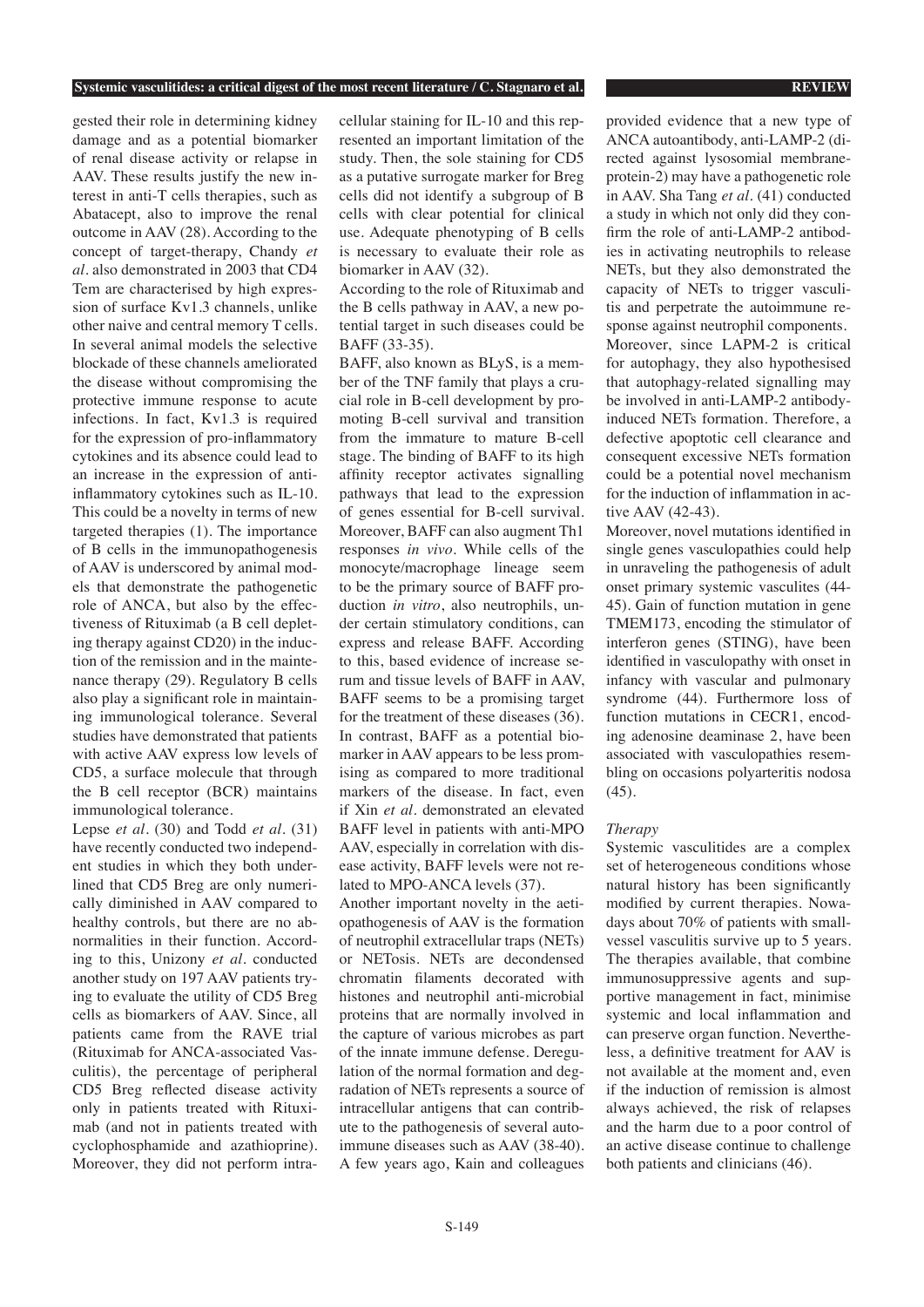According to the European League Against Rheumatism (EUVAS), patients with AAV respond to different treatment protocols, depending on their disease activity (47). Moreover, therapeutic decisions should be modified according to the context in which the disease occurs in individuals and eventually, to the entity of severity changes during the course of the disease.

The role of conventional immunosuppressive agents remains important. Cyclophosphamide (CYC) and glucocorticoids (GC) continue to be the gold standard for the remission induction of multi-system primary small vessel vasculitis; on the contrary, methotrexate (MTX) and GC are recommended for the induction of remission in non-organ or non-life threatening AAV. Finally, EULAR recommends the use of azathioprine (AZA), leflunomide (LFM), mycophenolate mofetil (MMF) or MTX as remission-maintenance therapy (48).

Since the use of some traditional drugs (such as GC and CYC) is associated to serious side effects and new information are available about AAV pathogenesis, the scientific community is striving to identify alternative drugs with greater efficacy, but less toxic effects. According to the role of B cells in determining AAV, a promising new drug in the treatment of these diseases is Rituximab, a chimeric murine human monoclonal IgG1 antibody directed against CD20 lymphocytes. As reported last year (1), the results from RAVE and RITUXIVAS studies on the role of Rituximab in the induction of remission in AAV, seem to be confirmed; the French Vasculitis Study Group (FVSG) claims that RTX may be prescribed as first-line therapy to induce remission of GPA and MPA with the same indications as CYC, especially in patients in whom it would be advisable to avoid CYC because of its high gonadal toxicity and carcinogenity, or an ongoing infection (49-50). Moreover, Charles *et al.* conducted a retrospective study on 80 patients in which RTX seemed to be superior for flaring patients and also as a maintenance treatment (51). In accordance with this study, several other trials have been conducted to define the role of this drug in controlling and preventing relapses. Miloslavsky *et al.* recently perfomed a randomised doubleblind placebo-control trial in which retreatment of AAV relapses with RTX and GC appears to be a safe and effective strategy, regardless of previous treatments (52). A similar result comes from another recent study conducted by Azar *et al.* on 89 patients with relapsing GPA. This study compared two groups of patients: the first one (n=47) received a conventional maintenance agent (AZA, MTX, MMF) in conjunction with RTX and GC, while the other group (n=42) received no additional immunosuppressive agent after the induction of remission. Without any difference in serious adverse events, the addition of a conventional maintenance agent to RTX and GC decreased the incidence of relapses (53). Regarding the maintenance of the remission in AAV, in October 2012, Guillevin *et al.* started a study in which they claimed the major efficacy of RTX against AZA (MAINRISTAN) also as AAV maintenance therapy. The results of this first study confirm that RTX may help to maintain remission (54) and to strengthen this observation. Currently, another study (MAINRISTAN2) (55) is still ongoing with promising results especially for patients positive for anti-proteinase 3 ANCA (56).

Despite these new acquisitions and the encouraging results, some crucial concerns which many authors are dealing with, remain unclear. The modalities of RTX prescription and use are still very heterogeneous. Several studies seem to support a repeat-dose RTX schedule as a more efficient maintenance therapy as compared to on-demand schedule (57- 58); but another unmet need we have to consider is the risk of secondary hypogammaglobulinaemia and consequent serious infections (59-60). At the moment, we can only take advantage of the FVSG recommendations to front these problems and wait for the discovery of new biomarkers that could help us to understand the state of activity of the disease and the risk of adverse events (61-62).

Another novel therapeutic option proposed according to the pathogenetic role of B cells in AAV, is Belimumab, a fully humanised monoclonal antibody that acts against BAFF and has already shown success in human systemic lupus erythematosus (63). A phase III multi-centre multinational randomised double-blind study (BREVAS) is now ongoing to evaluate the efficacy and safety of Belimumab in combination with AZA for maintenance of remission in GPA and MPA (64).

As we already outlined, the data available are still insufficient to recommend the use of RTX and other anti-B cells therapies for EGPA (1); however RTX could be considered as an option for refractory cases, particularly when characterised by predominant vasculitic manifestations and MPO-ANCA positivity (47).

Two new drugs might become available for EGPA: Mepolizumab (MPZ) and Omalizumab (OMZ). MPZ is a humanised anti-interleukin-5 (IL-5) monoclonal antibody successfully used for the first time in EGPA in 2010. During these years, MPZ has shown to be able to induce remission in most cases of EGPA and to be well tolerated, with a corticosteroid-sparing effect. However, patients suffered relapses at cessation of MPZ, suggesting that patients with EGPA may require long-term treatment. Some novelties could come from a phase III double-blind randomised placebo-controlled clinical trial that is still ongoing whose aim is to investigate the efficacy and safety of MPZ in EGPA patients receiving standard of care therapy (65).

OMZ, a humanised anti-IgE monoclonal antibody, could be beneficial in EGPA patients with persistent asthma after the induction of remission (66). According to the role of T reg cells in AAV pathogenesis, another novel promising therapy that is currently being validated, is abatacept (an anti-CTLA4-IG).

This molecule is comprised of the ligand-binding domain of CTLA4 plus modified Fc domain derived from IgG1. By containing CTLA4, abatacept blocks the engagement of CD28 with its ligand, thereby inhibiting T cell activation. Since blockage of T cells activation might impact GPA disease pathogenesis, Langford *et al.* con-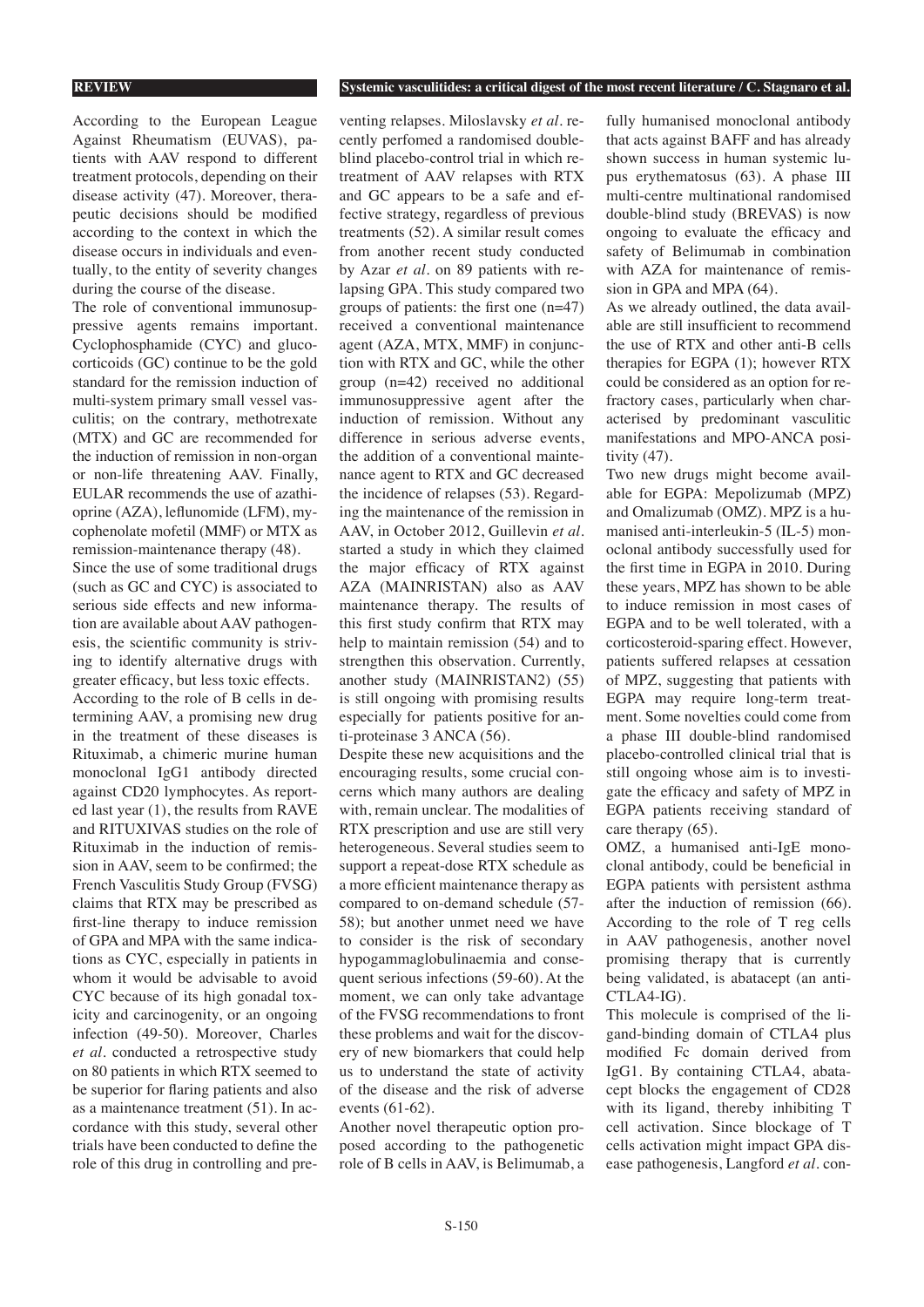ducted an open-label standardised trial to investigate the safety and efficacy of Abatacept in non-severe relapsing GPA. They found that abatacept was well tolerated and led to disease remission and prednisone discontinuation in a high percentage of patients, suggesting that abatacept warrants further study as a therapeutic option for mild form of relapsing GPA (67). A phase III multi-centre randomised doubleblind placebo-control study to evaluate the efficacy and safety of abatacept to achieve sustained GC-free remission in these patients is now ongoing (68). Since also the alternative pathway of the complement has shown a pathogenetic function in AAV, and particularly in necrotising and crescentic glomeruloneprhitis (NCGN), Xiao *et al.* evaluated the possible therapeutic role of an antagonist of the complement in AAV. Specifically, they investigated CCX168, an oral molecule undergoing phase II evaluation (69) that blocks C5aR/CD88, and they found that the blockade of this complement protein might have a therapeutic benefit in patients with AAV and GN (70). These findings not only provide additional support for the important pathogenic role for complement activation in AAV, but also support the possibility that therapy directed at preventing or reducing complement activation might be a future interesting proposal for the treatment of these patients.

Finally, de Joode *et al.* confirmed the possible use of plasmapheresis not only in patients with advanced renal failure or pulmonary haemorrhage, but also as rescue therapy in patients with insufficient response to initial induction therapy or when their clinical condition or renal function worsens due to ongoing vasculitis disease activity. Their study showed a significant improvement in renal function without higher mortality or increase risk of severe infections. Overall, no difference was found also in the development of end stage renal disease during long-term follow-up after diagnosis. Therefore, the addition of plasmapheresis, should be considered in those patients with insufficient response to standard induction therapy (71).

**Novelties in mixed cryoglobulinaemia** Mixed cryoglobulinaemia is a smallvessel vasculitis with characteristic cryoprecipitable immune-complexes, that may occur in the settings of chronic infections (mainly Hepatitis C virus, HCV) or without any evidence of infection (1). These two clinical entities seem to differ to some extent, particularly as far as outcome and therapeutic approach is concerned, in this section we will focus only on HCV-related cryoglobulinaemic vasculitis (HCV-CV).

### *Pathogenesis*

Since the discovery of HCV, the knowledge of the pathogenesis of HCV CV has grown in parallel with the rising understanding of the biology of the virus. It is well known that host and viral factors may contribute to the spectrum of the disease, response to treatment and viral persistence. The disease is the result of the complex interplay between viral factors, such as HCV lymphotropism, viral replication that continually trigger the immune system and host factors, such as genetic background and predisposition to autoimmune disorders (1, 26).

As far as viral factors are concerned, novel genotype 1 lymphotropic HCV variant have been identified by deep sequencing analysis. Infection by HCV could significantly enhance the development of Th17 cells. The HCV protein responsible for inducing the Th17 cells was identified as HCV-Core protein, which could enhance the STAT-3 signalling and up-regulate the expression of RORct as a Th17 master gene. This mechanism might be involved in autoimmune-related diseases in chronically infected HCV patients. Moreover, STAT-3 signalling might prove a valuable therapeutic target for HCV-related autoimmune disorders (72).

Moreover, it has been previously outlined that mixed cryoglobulinaemia might be an antigen-driven process, though the triggering antigen is unknown (1). However, the interaction between the host and the virus might result in the cryoprecipitability of the complex. In fact HCV non-enveloped core protein (HCV cp) seems to be a constitutive part of cryoglobulins and to have a direct effect on the cold precipitation process. Furthermore, novel data lend support to the concept that cryoprecipitation might be a genotypedependent process (73).

Host factors, such as genetic background, explain why only a minority of chronically HCV-infected patients develop the full blown MC syndrome, even though a much higher number of subjects have detectable cryoglobulins. Recently, a genome-wide significant association with cryoglobulin-related vasculitis was identified with single nucleotide polymorphisms near NOTCH4 and MHC Class II genes (74).

It is already known that IL28 B genotype is an independent predictor of response to interferon-based therapy in MC (1). Last year, Sansonno *et al.* strengthened this observation, outlining that a particular polymorphism (C/C genotype) of IL28 B is more prevalent in subjects with CV than in those without. In addition, this variant is distinguished biologically by a higher frequency of restriction of B cell response and clinically by a higher risk of cryoglobulinaemic nephropathy and B cell malignancies, while acting as an independent predictor of a sustained virological response to antiviral therapy (75).

### *Clinical aspects and diagnosis*

Preliminary classification criteria for CV have been recently defined (76). These criteria have been developed with modern statistical methodology and validated in large and independent series of real patients. They request the mandatory positivity of cryoglobulins on at least two determinations two weeks apart and a number of clinical features to be fulfilled, comprising data collected by history (standardised questionnaire items), clinical assessment (clinical items) and laboratory parameters (lab items) (76-77). Last year, a new large multinational cohort of subjects was selected for validation of the criteria, confirming its good sensitivity and specificity for CV (78).

### *Therapy*

The growing knowledge of host and virus interaction and the availability of long-term observational data on large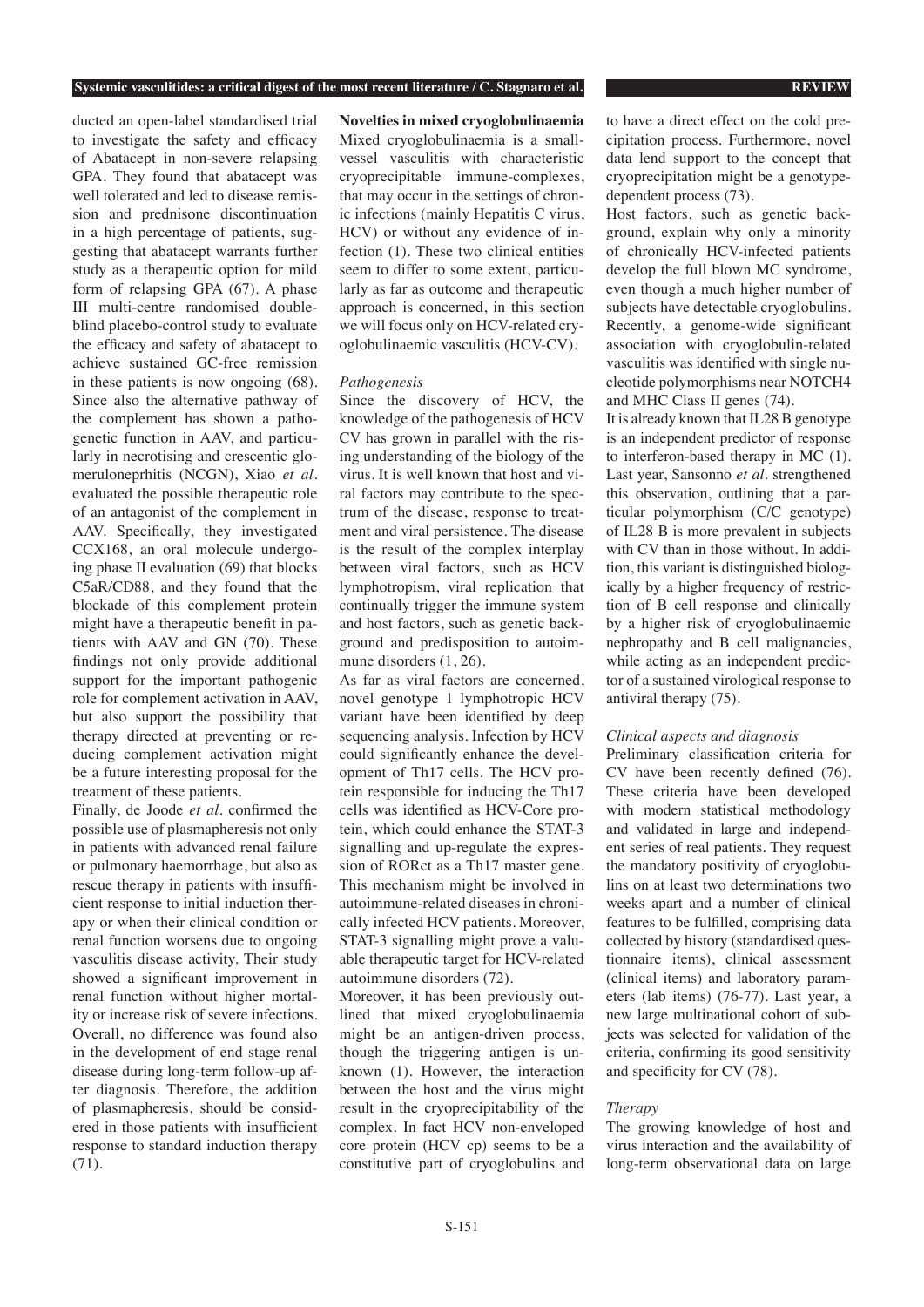series of CV patients, have unravelled that, although immunosuppressive drugs remain strongly recommended, particularly in life-threatening disease manifestations. Viral eradication should be the ultimate goal in every CV patient, since viral clearance is associated with better outcome (79) and the use of immunosuppressive medications is an independent predictor of ominous outcome, regardless of disease severity (80). It must be taken into account, however, that mixed cryoglobulins are an independent predictor of non-response to dual, interferon-based (IFNbased), antiviral treatments (79). These observations, on the one hand, strengthen the importance of strategies based on combination regimens with sequential or synchronous administration of antiviral and immunosuppressive medications, and on the other hand, highlight the need for newer strategies for viral eradication in CV patients (81). Triple IFN-based antiviral combination is more effective than dual antiviral treatment, however, higher risk of adverse events should be taken into account in patients with CV, who are probably more at risk of complications of triple combination (82-83). Newer antiviral combination, IFN-free regimens, have recently proved to be very effective with a very good safety profile, and now need to be challenged in an HCV-CV patient population (84-85).

### **List of abbreviations**

AAV: ANCA associated vasculitis

- ACEI: angiotensin-converting enzyme inhibitors
- ANCA: antineutrophil cytoplasmic anti bodies
- ARB: ATII receptor blockers
- AZA: azathioprine
- BAFF: B cell Activating Factor
- Beff: effector B cells
- BCR: B cell receptor
- CDS-TAB: colour duplex sonography guided TAB
- C-GCA: cranial symptoms of GCA
- CTA: computed tomography angiography
- CV: cryoglobulinaemic vasculitis
- CYC: cyclophosphamide
- EGPA: eosinophilic granulomatosis with polyangiitis (formerly Churg-Strauss)
- FDG-PET: fluoro-deoxy-glucose positron emission tomography
- FVSG: French Vasculitis Study Group GC: glucocorticoids

## **REVIEW Systemic vasculitides: a critical digest of the most recent literature / C. Stagnaro et al.**

- GCA: giant cell arteritis GPA: granulomatosis with polyangiitis (Wegener's) GWAS: genome-wide association studies HCV: hepatitis C virus INF-γ: interferon gamma LFM: leflunomide LV-GCA: large-vessel GCA LVV: large-vessel vasculitis MMF: mycophenolate mofetil MRI: magnetic resonance imaging MTX: methotrexate NETs: neutrophil extracellular traps NT-proBNP: N-terminal pro-brain natriuretic peptide PMR: polymyalgia rheumatic SNPs: single-nucleotide polymorphisms TAB: temporal artery biopsy TAK: Takayasu arteritis Treg: T regulatory (cells)
	- **References**
	- 1. Della ROSSA A, CIOFFI E, ELEFANTE E *et al*.: Systemic vasculitis: an annual critical digest of the most recent literature. *Clin Exp Rheumatol* 2014; 32 (Suppl. 82): S98-S105.
	- 2. WEYAND CM, GORONZY JJ: Immune mechanisms in medium and large vessel vasculitis. *Nat Rev Rheumatol* 2013; 12: 731-40.
	- 3. van der GEEST KS, ABDULAHAD WH, CHA-LAN P *et al*.: Disturbed B cell homeostasis in newly diagnosed giant cell arteritis and polymyalgia rheumatic, *Arthritis Rheum* 2014; 66: 1927-38.
	- 4. MARQUEZ A, HERNANDEZ-RODRIGUEZ J, CID MC *et al*.: Influence of the IL17A locus in giant cell arteritis susceptibility. *Ann Rheum Dis* 2014; 73: 1742-5.
	- 5. MARQUEZ A, SOLANS R, HERNANDEZ-ROD-RIGUEZ J *et al*.: A candidate gene approach identifies an IL33 genetic variant as a novel genetic risk factor for GCA. *Plos One* 2014; 9: e113476.
	- 6. MARQUEZ A, SOLANS R, HERNANDEZ-RODRIGUEZ J *et al.*: Analysis of two autoimmunity genes, IRAK1 and MECP2, in giant cell arteritis. *Clin Exp Rheumatol* 2014; 32 (Suppl. 82): S30-S33.
	- 7. SAADOUN D, GARRIDO M, COMARMOND C *et al.*: Th1 and Th17 cytokines drive Takayasu arteritis inflammation. *Arthritis Rheumatol* 2015 Jan 20 [Epub ahead of print].
	- 8. POLACHEK A, PAUZNER R, LEVARTOVSKY D *et al.*: The fine line between Takayasu arteritis and giant cell arteritis. *Clin Rheumatol* 2014 Nov 23 [Epub ahead of print].
	- 9. MURATORE F, KERMANI TA, CROWSON CS *et al*.: Large-vessel giant cell arteritis: a cohort study. *Rheumatology* 2015; 54: 463-70.
	- 10. TALARICO R, BOIARDI L, PIPITONE N *et al.*: Isolated aortitis versus giant cell arteritis: are they really two sides of the same coin? *Clin Exp Rheumatol* 2014; 32 (Suppl. 82): S55- S58
	- 11. DURLING B, TOREN A, PATEL V, GILBERG S, WEIS E, JORDAN D: Incidence of discordant temporal artery biopsy in the diagnosis of giant cell arteritis. *Can J Ophthalmol* 2014; 49: 157-61.
- 12. SCHMIDT WA: Ultrasound in vasculitis. *Clin Exp Rheumatol* 2014; 32 (Suppl. 80): S71- S77.
- 13. GERMANO' G, MURATORE F, CIMINO L *et al.*: Is colour duplex sonography-guided temporal artery biopsy useful in the diagnosis of giant cell arteritis? A randomized study. *Rheumatology* 2015; 54: 400-4.
- 14. LE K, BOOLS LM, LYNN AB, CLANCY TV, HOOKS WB 3rd, HOPE WW: The effect of temporal artery biopsy on the treatment of temporal arteritis. *Am J Surg* 2015; 209: 338-41.
- 15. PUPPO C, MASSOLLO M, PAPARO F *et al.*: Giant cell arteritis: a systematic review of the qualitative and semiquantitative methods to assess vasculitis with 18F-fluorodeoxyglucose positron emission tomography. *Biomed Res Int* 2014; 574248.
- 16. CHENG Y, LV N, WANG Z, CHEN B, DANQ A: 18F-FDG-PET in assessing disease activity in Takayasu arteritis: a meta-analysis. *Clin Exp Rheumatol* 2013; 31 (Suppl. 75): S22-S27.
- 17. PRIETO-GONZALEZ S, GARCIA-MARTINEZ A, TAVERA-BAHILLO I *et al.*: Effect of glucocorticoid treatment on computed tomography angiography detected large-vessel inflammation in giant cell arteritis. A prospective, longitudinal study. *Medicine* (Baltimore) 2015; 94: e486.
- 18. SIEMONSEN S, BREKENFELD C, HOLST B, KAUFMANN-BUEHLER AK, FIEHLER J, BLEY TA: 3T MRI reveals extra- and intracranial involvement in giant cell arteritis. *AJNR Am J Neuroradiol* 2015; 36: 91-7.
- 19. ALIBAZ-ONER F, YENTUR SP, SARUHAN-DIRESKENELI G, DIRESKENELI H: Serum cytokine profiles in Takayasu's arteritis: search for biomarkers. *Clin Exp Rheumatol* 2014 Dec [Epub ahead of print].
- 20. LIU Q, DANG A, CHEN B, LV N, WANG X, ZHENG D: Function of N-terminal pro-brain natriuretic peptide in Takayasu arteritis disease monitoring. *J Rheumatol* 2014; 41: 1683-8.
- 21. YATES M, LOKE YK, WATTS RA, MacGREGOR AJ: Prednisolone combined with adjunctive immunosuppression is not superior to prednisolone alone in terms of efficacy and safety in giant cell arteritis: meta-analysis. *Clin Rheumatol* 2014; 33: 227-36.
- 22. YOUNGSTEIN T, PETERS JE, HAMDULAY SS *et al*.: Serial analysis of clinical and imaging indices reveals prolonged efficacy of TNF-α and IL-6 receptor targeted therapies in refractory Takayasu arteritis. *Clin Exp Rheumatol* 2014; 32 (Suppl. 82): S11-S18.
- 23. Al-HOMOOD IA: Tocilizumab: a new therapy for large vessel vasculitis. *Clin Exp Med* 2014; 14: 355-60.
- 24. ALBA MA, GARCIA-MARTINEZ A, PRIETO-GONZALEZ S *et al.*: Treatment with angiotensin II receptor blockers is associated with prolonged relapse-free survival, lower relapse rate, and corticosteroid-sparing effect in patients with giant cell arteritis. *Semin Arthritis Rheum* 2014; 43: 772-7.
- 25. SANDERS JS, ABDULAHAD WH, STEGEMAN CA, KALLENBERG CG: Pathogenesis of antineutrophil cytoplasmatic autoantibody-associated vasculitis and potential target for biological treatment. *Nephron Clin Pract* 2014; 128: 216-23.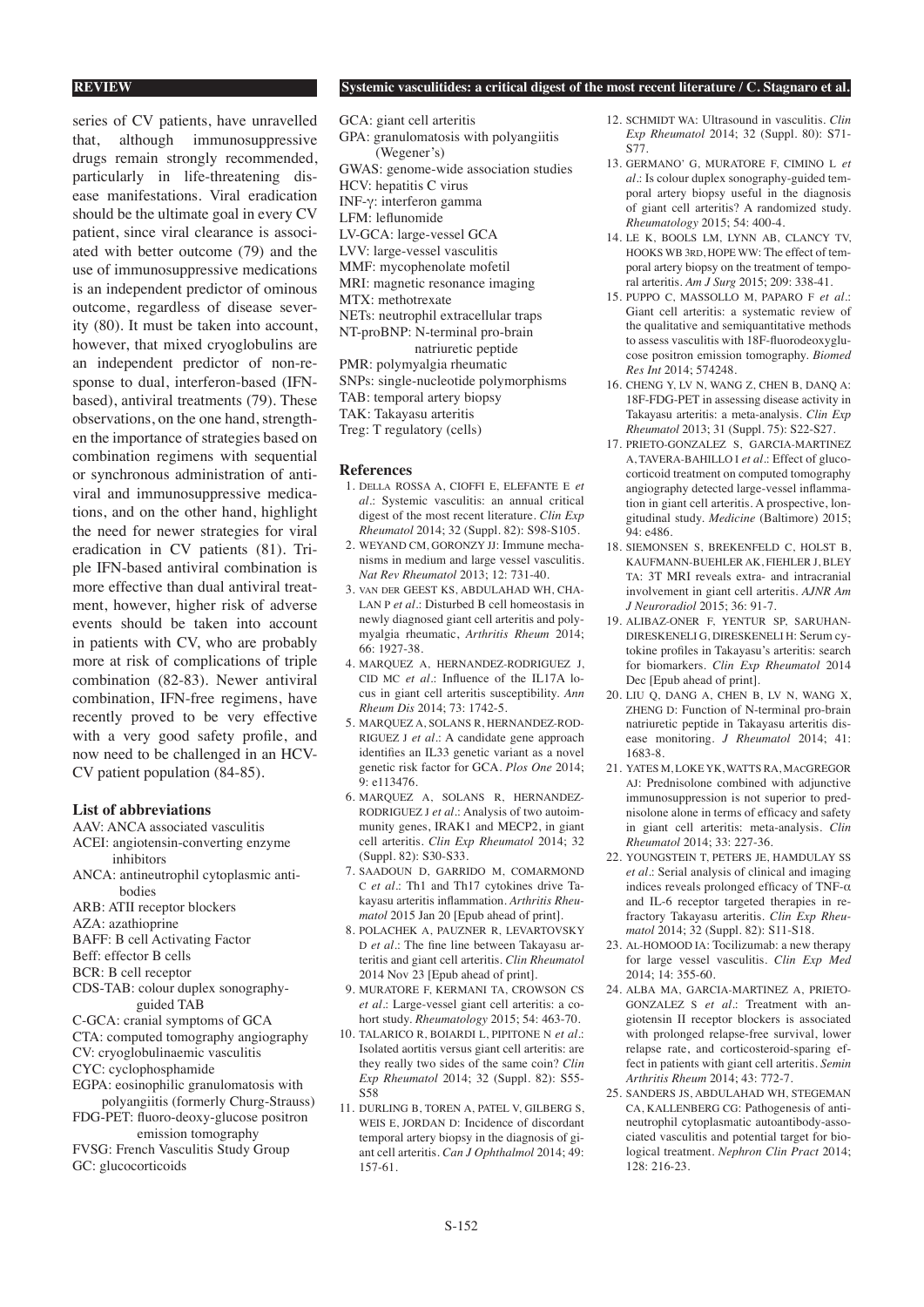- 26. TALARICO R, BALDINI C, Della ROSSA A, CARLI L, TANI C, BOMBARDIERI S: Systemic vasculitis: a critical digest of the Recent Literature. *Clin Exp Rheumatol* 2013, 31 (Suppl. 75): S84-S88.
- 27. ALBERICI F, MARTORANA D, BONATTI F, GIOFFREDI A, LYONS PA, VAGLIO A: Genetics of ANCA-associated vasculitides: HLA and beyond. *Clin Exp Rheumatol* 2014; 32 (Suppl.82): S90-S97.
- 28. LANGFORD CA, MONACH PA, SPECKS U *et al.*; and Vasculitis Clinical Research ConsortTUM: An open-label trial of abatacept (CTLA4-IG) in non-severe relapsing granulomatosis with polyangiitis (Wegener's). *Ann Rheum Dis* 2014; 73: 1376-9.
- 29. GUILLEVIN L, PAGNOUX C, KARRAS A *et al.*; French Vasculitis Study Group: Rituximab versus azathioprine for maintenance in ANCA-associated vasculitis. *N Engl J Med* 2014; 371: 1771-80.
- 30. LEPSE N, ABDULAHAD WH, RUTGERS A, KALLENBERG CG, STEGEMAN CA, HEERIN-GA P: Altered B cell balance, but unaffected B cell capacity to limit monocyte activation in anti-neutrophil cytoplasmic antibody-associated vasculitis in remission. *Rheumatology* (Oxford) 2014; 53: 1683-92.
- 31. TODD SK, PEPPER RJ, DRAIBE J *et al.*: Regulatory B cells are numerically but not functionally deficient in anti-neutrophil cytoplasm antibody-associated vasculitis. *Rheumatology* (Oxford) 2014; 53: 1693-703.
- 32. UNIZONY S, LIM N, PHIPPARD DJ *et al.*: Peripheral CD5- B cells in antineutrophil cytoplasmic antibody-associated vasculitis. *Arthritis Rheum* 2015; 67: 535-44.
- 33. KALLENBERG CGM: Advances in pathogenesis and treatment of ANCA-associated vasculitis. *Discov Med* 2014; 18: 195-201.
- 34. TARZI RM, PUSEY CD: Current and future prospects in the management of granulomatosis with polyangiitis (Wegener's granulomatosis). *Ther Clin Risk Manag* 2014; 10: 279-93.
- 35. ZHAO Y, LUTALO PM, THOMAS JE *et al.*: Circulating T follicular helper cell and regulatory T cell frequencies are influenced by B-cell depletion in patients with granulomatosis with polyangiitis. *Rheumatology* (Oxford) 2014; 53: 621-30.
- 36. LENERT A, LENERT P: Current and emerging treatment options for ANCA-associated vasculitis: potential role of belimumab and other BAFF/APRIL targeting agents. *Drug Des Devel Ther* 2015; 9: 333-47.
- 37. XIN G, CHEN M, SU Y, XU LX, ZHAO MH, LI KS: Serum B-cell activating factor in myeloperoxidase-antineutrophil cytoplasmic antibodies-associated vasculitis. *Am J Med Sci* 2014; 348: 25-9.
- 38. JENNETTE JC, FALK RJ: Pathogenesis of antineutrophil cytoplasmic autoantibody-mediated disease. *Nat Rev Rheumatol* 2014; 10: 463-73.
- 39. SCHREIBER A, CHOI M: The role of neutrophils in causing antineutrophilcytoplasmic autoantibody-associated vasculitis. *Curr Opin Hematol.* 2015; 22: 60-6.
- 40. NAKAZAWA D, SHIDA H, TOMARU U *et al.*: Enhanced formation and disordered regulation of NETs in myeloperoxidase ANCA-

associated microscopic polyangiitis. *J Am Soc Nephrol* 2014; 25: 990-7.

- 41. TANG S, ZHANG Y, YIN S *et al.*: Neutrophil extracellular trap formation is associated with autophagy-related signaling in ANCAassociated vasculitis. *Clin Exp Immunol* 2015; Jan 20 [Epub ahead of print].
- 42. RAMIREZ GA, MAUGERI N, SABBADINI MG, ROVERE-QUERINI P, MANFREDI AA: Intravascular immunity as a key to systemic vasculitis: a work in progress, gaining momentum. *Clin Exp Immunol* 2014; 175: 150-66.
- 43. KAMBAS K, CHRYSANTHOPOULOU A, VASSILOPOULOS D *et al*.: Tissue factor expression in neutrophil extracellular traps and neutrophil derived microparticles in antineutrophil cytoplasmic antibody associated vasculitis may promote thromboinflammation and the thrombophilic state associated with the disease. *Ann Rheum Dis* 2014; 73: 1854- 63.
- 44. LIU Y, JESUS AA, MARRERO B *et al.*: Activated Sting in a vascular pulmonary syndrome. *N Engl J Med* 2014; 371: 507-18.
- 45. ZHOU Q, YANG D, OMBRELLO AK *et al.*: Early onset stroke and vasculopathy associated mutations in ADA 2. *N Engl J Med* 2014; 370: 911-20.
- 46. LUQMANI RA: State of the art in the treatment of systemic vasculitides. *Front Immunol* 2014; 5: 471: 1-8.
- 47. NTATSAKI E, CARRUTHERS D, CHAKRAVAR-TY K *et al*.: BSR and BHPR guideline for the management of adults with ANCA-associated vasculitis. *Rheumatology* (Oxford) 2014; 53: 2306-9.
- 48. MURGIA G, FIRINU D, MANCONI PE, DEL GIACCO SR: Biologics for ANCA-Associated Vasculitis. *Inflamm Allergy Drug Targets*  $2014 \cdot 13: 275 - 87$ .
- 49. CHARLES P, BIENVENU B, BONNOTTE B *et al*.: Rituximab: Recommendations of the French Vasculitis Study Group (FVSG) for induction and maintenance treatments of adult, antineutrophil cytoplasm antibody-associated necrotizing vasculitides. *Presse Med* 2013; 42: 1317-30.
- 50. National Institute for Health and Care Excellence: Vasculitis (anti-neutrophil cytoplasmic antibody-associated)-rituximab (with glucocorticoids): final appraisal determination. 24-1-2014.
- 51. CHARLES P, NEEL A, TIEULIE N *et al*.: Rituximab for induction and maintenance treatment of ANCA-associated vasculitides: a multicentre retrospective study on 80 patients. *Rheumatology* (Oxford) 2014; 53; 532-9.
- 52. MILOSLAVSKY EM, SPECKS U, MERKEL PA *et al*.: Rituximab for the treatment of relapses in antineutrophil cytoplasmatic antibodyassociated vasculitis. *Arthritis Rheumatol*  $2014.66.3151.9$
- 53. AZAR L, SPRINGER J, LANGFORD CA *et al*.: Rituximab with or without a conventional maintenance agent in the treatment of relapsing granulomatosis with polyangiitis (Wegener's). *Arthritis Rheum* 2014; 66: 2862-70.
- 54. GUILLEVIN L, PAGNOUX C, KARRAS A *et al*.: Rituximab versus Azathioprine for maintenance in ANCA-associated vasculitis. *N Engl J Med* 2014; 371: 1771-80.
- 55. clinicaltrials.gov NCT01731561
- 56. SPRINGER J, NUTTER B, LANGFORD CA *et al.*: Granulomatosis with polyangiitis (Wegener's): impact of maintenance therapy duration. *Medicine* (Baltimore) 2014; 93: 82-90.
- 57. ALBERICI F, SMITH RM, JONES RB *et al*.: Long-term follow-up of patients who received repeat-dose rituximab as maintenance therapy for ANCA-associated vasculitis. *Rheumatology* (Oxford) 2014; pii:keu452.
- 58. PENDERGRAFT WF 3rd, CORTAZAR FB, WENGER J *et al*.: Long-term maintenance therapy using rituximab-induced continuous B-cell depletivo in patients with ANCA vasculitis. *Clin J Am Soc Nephrol* 2014; 9: 736- 44.
- 59. DONG HJ, NI LN, SHENG GF *et al*.: Risk of hepatitis B virus (HBV) reactivation in non-Hodgkin lynphoma patients receiving rituximab-chemotherapy: a meta-analysis. *J Clin Virol* 2013; 57: 209-14.
- 60. TOUSSIROT E, BEREAU M: The risk of progressive multifocal leukoencephalopathy under biological agents used in the treatment of chronic inflammatory diseases. *Inflamm Allergy Drug Targets* 2014; 13: 121-7.
- 61. BESADA E, KOLDINGSNES W, NOSSENT JC: Serum immunoglobulin levels and risk factors for hypogammaglobulinaemia during long-term maintenance therapy with rituximab in patients with granulomatosis with poyangiitis. *Rheumatology* (Oxford) 214; 53: 1818-24.
- 62. THAI LH, CHARLES P, RESCHE-RIGON M *et al.*: Are anti-proteinase-3 ANCA a usefull marker of granulomatosis with polyangiitis (Wegener's) relapses? Result of a retrospective study on 126 patients. *Autoimmun Rev*  $2014 \cdot 13:313-8$ .
- 63. GOENKA R, SCHOLZ JL, SINDHAVA VJ *et al*.: New roes for the BLyS/BAFF family in antigen-experienced B cell niches. *Cytokine Growth Factor Rev* 2014; 25: 107-13.
- 64. clinicaltrial.gov.NCT01663623
- 65. clinicaltrial.gov.NCT0202889
- 66. clinicaltrial.gov. NCT00670930
- 67. LANGFORD CA, MONACH PA, SPECKS U *et al*.: An open-label trial of abatacept (CTLA4- GI) in non-severe relapsing granulomatosis with polyangiitis (Wegener's) *Arthritis Rheum* 2014; 73: 1376-9.
- 68. clinicaltrial.gov. NCT02108860
- 69. EU clinical trials register ID: EUCTR2011- 001222-15-GB.
- 70. XIAO H, DAIRAGHI DJ, JENETTE JC: C5a Receptor (CD88) blockade protects against MPO-ANCA GN. *J Am Soc Nephrol* 2014; 25: 25-231.
- 71. de JOODE AEA, SANDERS JSF, AMID WM *et al*.: Plasmapheresis rescue therapy in progressive systemic ANCA-associated vasculitis: single-center results of stepwise escalation of immunosuppression. *J Clin Apher*  $2014 \cdot 29: 266 - 72$ .
- 72. KONDO Y, NINOMIYA M, KIMURA O *et al.*: HCV infection enhances Th17 commitment, which could affect the pathogenesis of autoimmune diseases. *PLoS One* 2014; 9: e98521. doi: 10.1371/journal.pone.0098521. eCollection 2014.
- 73. RUSSI S, SANSONNO D, MARIGGIO' MA *et al.*: